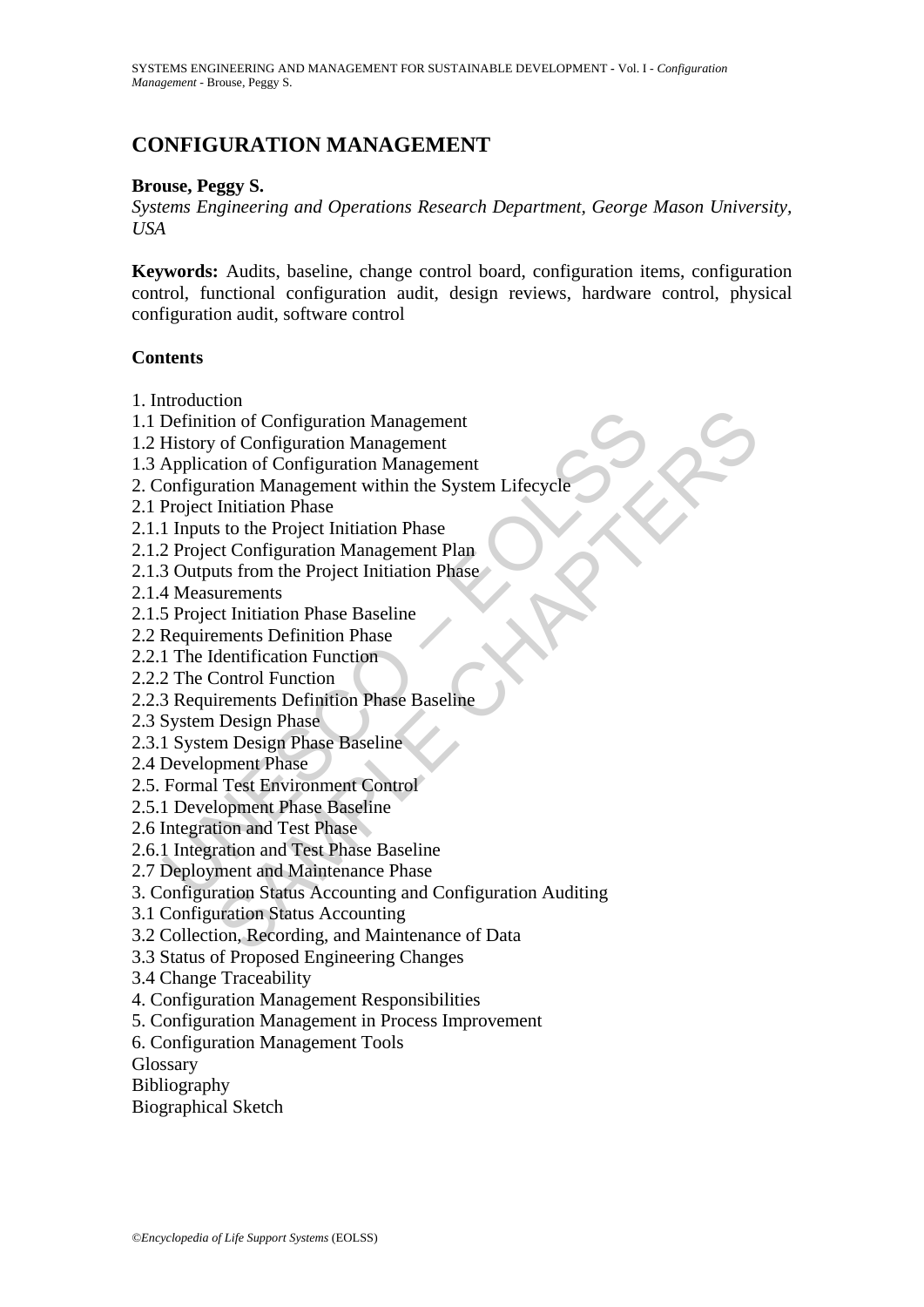### **Summary**

Configuration Management is an important activity that is essential for the success of system development projects. Without configuration management, uncontrolled changes may result in systems that do not meet user needs, need countless changes, and are often not fielded.

Configuration management (CM) is defined in this article as the process established to maintain the integrity of the work products of a program throughout the system life cycle to include all system components. The processes were identified to:

- identify a baseline for the configuration of the system at planned points in the system lifecycle,
- control changes to the baselined configuration,
- ensure the traceability of the configuration, and
- produce reports that provide status of the changes to the baseline.

• control changes to the baselined configuration,<br>
• control changes to the baselined configuration, and<br>
• produce reports that provide status of the changes to the baseli<br>
should be applied to all program hardware, softw Example the product of the baselined configuration,<br>trol changes to the baselined configuration, and<br>duce reports that provide status of the changes to the baseline.<br>It is developed, purchased commercial off-the-shelf (COT CM should be applied to all program hardware, software, and documentation, regardless of whether it is developed, purchased commercial off-the-shelf (COTS), or customerfurnished. CM will be ever more important to organizations not only because of the cost incurred in fixes necessitated by the lack of CM but also because of the increasing necessity for formal CM processes to meet current process standards.

#### **1. Introduction**

It is critical that Systems Engineering professionals understand and are able to practice CM. It is often the case in systems engineering and management that:

- 1. CM is relegated to a secondary role and should not be so neglected.
- 2. Too many professionals do not practice CM in an organized manner or at all.

Effective CM is an important factor in successful system development, and maintenance. In this article, CM will be reviewed in detail including definitions, processes, current practices, and tool sets in CM.

#### **1.1 Definition of Configuration Management**

Systems engineering is more than the defined life cycle it follows. In addition to a stepwise or cyclical cycle to be followed, there are a number of infrastructure processes that must be considered through the entire life cycle including Risk Management, Quality Assurance and Configuration Management (CM). CM is necessary in the support of systems development.

Configuration Management has been defined by a number of different authors, both in commercial firms and non-commercial organizations. Babich's definition is oriented to software systems and encompasses the identification, organization, and control of software modifications in a development effort. "On any team project, a certain degree of confusion is inevitable. The goal is to minimize this confusion so that more work can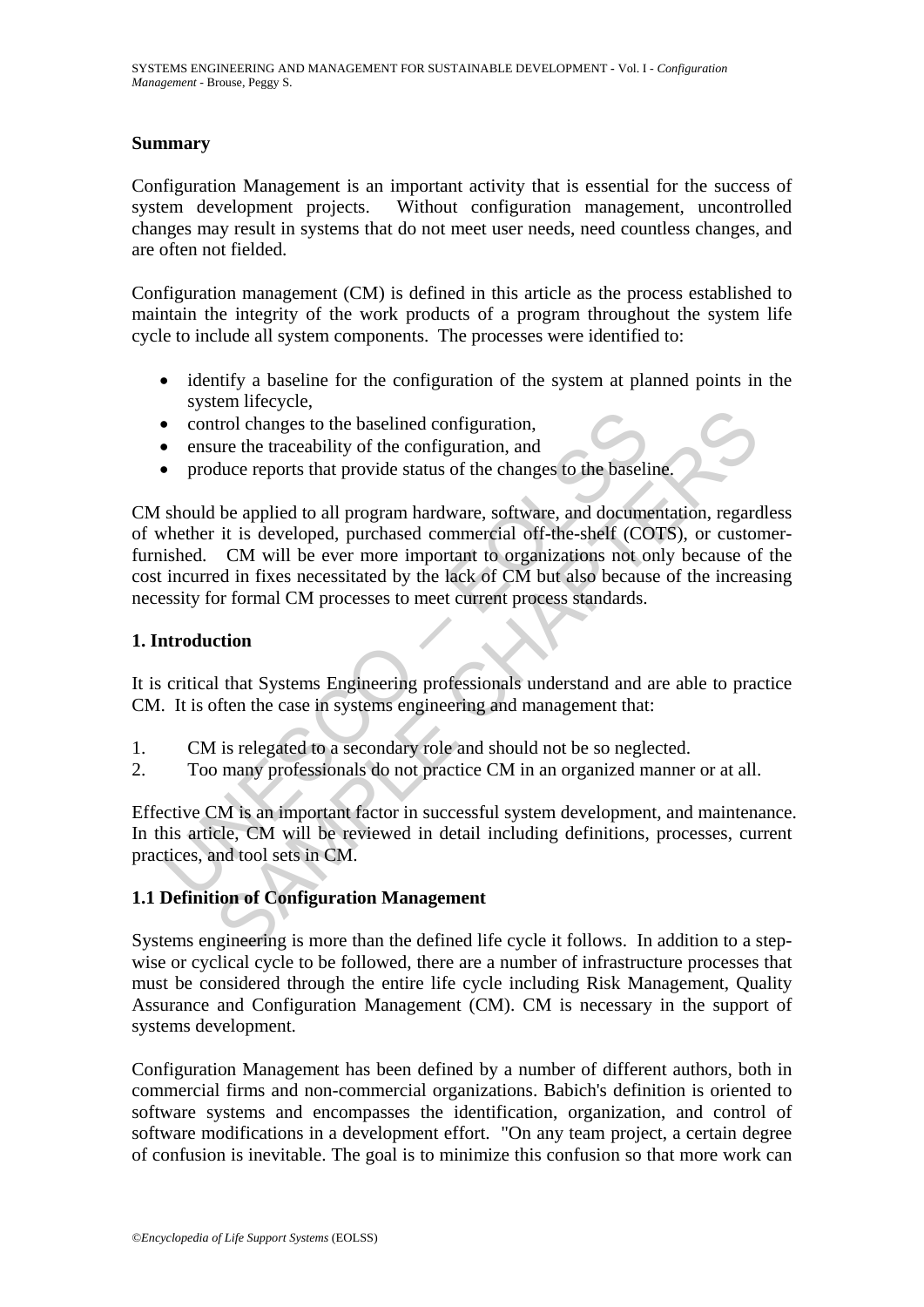get done. The art of coordinating software development to minimize this particular type of confusion is called configuration management. Configuration management is the art of identifying, organizing, and controlling modifications to the software being built by a programming team. The goal is to maximize productivity by minimizing mistakes". Tichy also addresses the management of software components. He states "Software Configuration Management [SCM] is a discipline whose goal is to control changes to large software system families, through the functions of: component identification, change tracking, version selection and baselining, software manufacture, and managing simultaneous updates (team work)".

Yourdon also recognizes the need not only manage software but to expand CM activities to other system components. "CM has long been recognized as a basic principle of good software engineering. But during the past decade, with the gradual increase in analysis/design modeling techniques, and with the advent of code-generators and CASE tools that transform those models directly into executable code, CM has come to be seen as an important issue throughout the entire life cycle of a system - from the first moment of systems analysis until the last maintenance change is made the system is retired".

ease in analysis/design modeling techniques, and with the advent<br>CASE tools that transform those models directly into executa<br>te to be seen as an important issue throughout the entire life cycle<br>first moment of systems ana analysis/design modeling techniques, and with the advent of code-generations analysis/design modeling techniques, and with the advent of code-generations are tools that transform those models directly into executable code. Freeman also expands the definition to include other components. "Clubs such as Kiwanis, organizations such as the Boy Scouts, and companies such as IBM, carefully distinguish between those that belong to them and those that don't. Further, they may have several categories of members, such as new hire, probationary employee, temporary employee, contractor or retiree. Although they may permit visitors (another category), they are careful (for reasons both good and otherwise) to control membership in the organization. Manufacturers of complex engineered products (for example, refineries, computer systems, airplanes, and machine tools), especially when the products are made up of a number of pieces of equipment, or are one (or few) of a kind, have learned that they must carefully control and keep track of elements of the product. These procedures, often called configuration management (CM), have simple and compelling justifications".

The standards organizations, such as IEEE, also present definitions for configuration management. In IEEE-Std-610-12, the definition is expanded to include reporting capabilities. It allows for the identification, documentation, control, and verification of configuration items associated with systems development and the subsequent reporting of these activities.

It has been noted by Dart that CM is not complete if it doesn't address process management. Configuration management as it applies to process improvement efforts is addressed in other sections of this article.

Configuration management (CM) is defined in this article as the process established to maintain the integrity of the work products of a program throughout the system life cycle to include all system components. It involves

• identifying a baseline for the configuration of the system at planned points in the system lifecycle,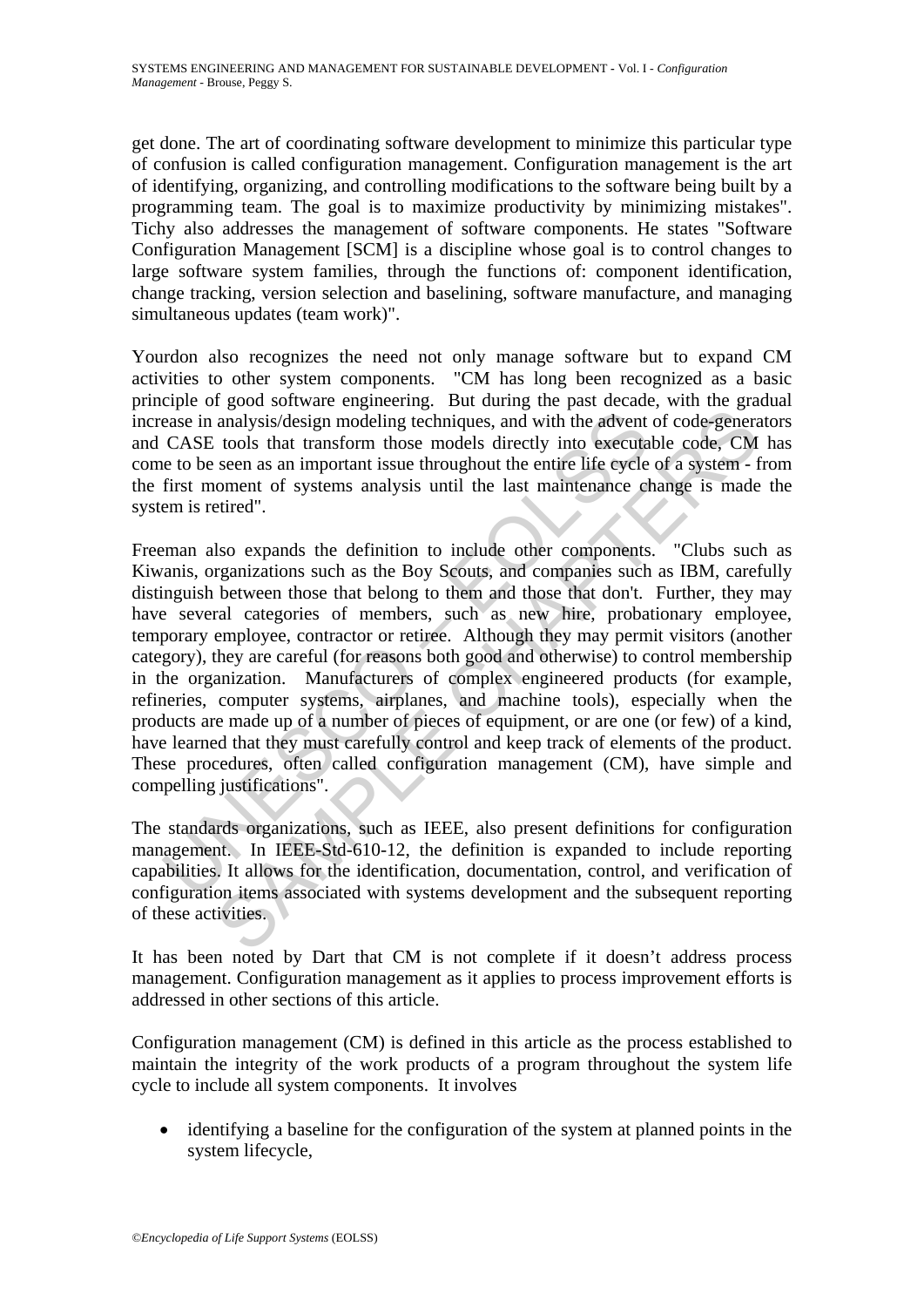- controlling changes to the baselined configuration,
- ensuring the traceability of the configuration, and
- producing reports that provide status of the changes to the baseline.

CM is applied to all program hardware, software, and documentation, regardless of whether it is developed, purchased commercial off-the-shelf (COTS), or customerfurnished.

### **1.2 History of Configuration Management**

simple and matrice of tasking many costs and mack of the cost of the constrained and mandating configuration managery issued Army, Navy, Air Force (ANA) Bulletin No. 390 and 39 rivibed the 'engineering change proposal' or care of actomet, winn reto to ingit costs and inacts attacts. The Depart (CIOD) took the lead in mandating configuration management for bardyd Army, Navy, Air Force (ANA) Bulletin No. 390 and 390A (1953), whe 'engineering In the missile race of the 1950s, numerous prototypes were built, but these were under documented or not documented at all. This meant that items that were unnecessary were duplicated or added, which led to high costs and mixed success. The Department of Defense (DoD) took the lead in mandating configuration management for hardware. They issued Army, Navy, Air Force (ANA) Bulletin No. 390 and 390A (1953), which described the 'engineering change proposal' or ECP. The ECP includes the proposed change and the documentation through which the change is described in detail. ANA Bulletin 391 and 391A (1956) expanded the requirement for Engineering Change Proposals to include electronics and the manufacturing of ground support equipment. ANA Bulletin No. 445 (1963): provided a uniform procedure for the submission of proposed engineering changes to the Government for approval, stressed the definition of an impact of a proposed ECP and added maintainability and reliability considerations. MIL-STD-480 (1968) was the most complete description of change control. It provided requirements for preparation, submission and processing of ECPs and added deviation and waiver processing. DoD continued to develop military and related standards. The individual services and industry (EIA, AIA, IEEE, etc.) have developed additional standards. In addition, the process industry has included CM in their standards. The Capability Maturity Model (CMM) of the Software Engineering Institute (SEI) at Carnegie Mellon Institute includes CM as a key process area (KPA) in its Level 2 assessment. This CMM model will be no longer supported as of December 2003. In an effort to reduce the cost to organizations that may need to use multiple models, the SEI has combined models into the Capability Maturity Model Integration (CMMI). Now, organizations that have an interest in both systems and software can use a single capability maturity model. CMMI is the integrated model that was created from the systems engineering, software engineering, and integrated product and process development CMM models. The CMMI model has five maturity levels; initial, managed, defined, quantitatively managed, and optimizing. A maturity level is a defined evolutionary plateau of process improvement. They are measured by achievement of specific and generic goals that apply to a predefined set of processes and areas. As organizations progressively mature, the range of expected results that can be achieved by the organization becomes more predictable. In order to get to level 2 - Managed, there are seven process areas that must be achieved. Configuration Management is one of these process areas. The CMM suites of process models have always included CM as an important area in successful Systems Engineering.

The International Standards Organization (ISO) first published its quality assurance and quality management standards in 1987, republished this in 1994 and then published an updated version in 2000. These new standards are referred to as the "ISO 9000 2000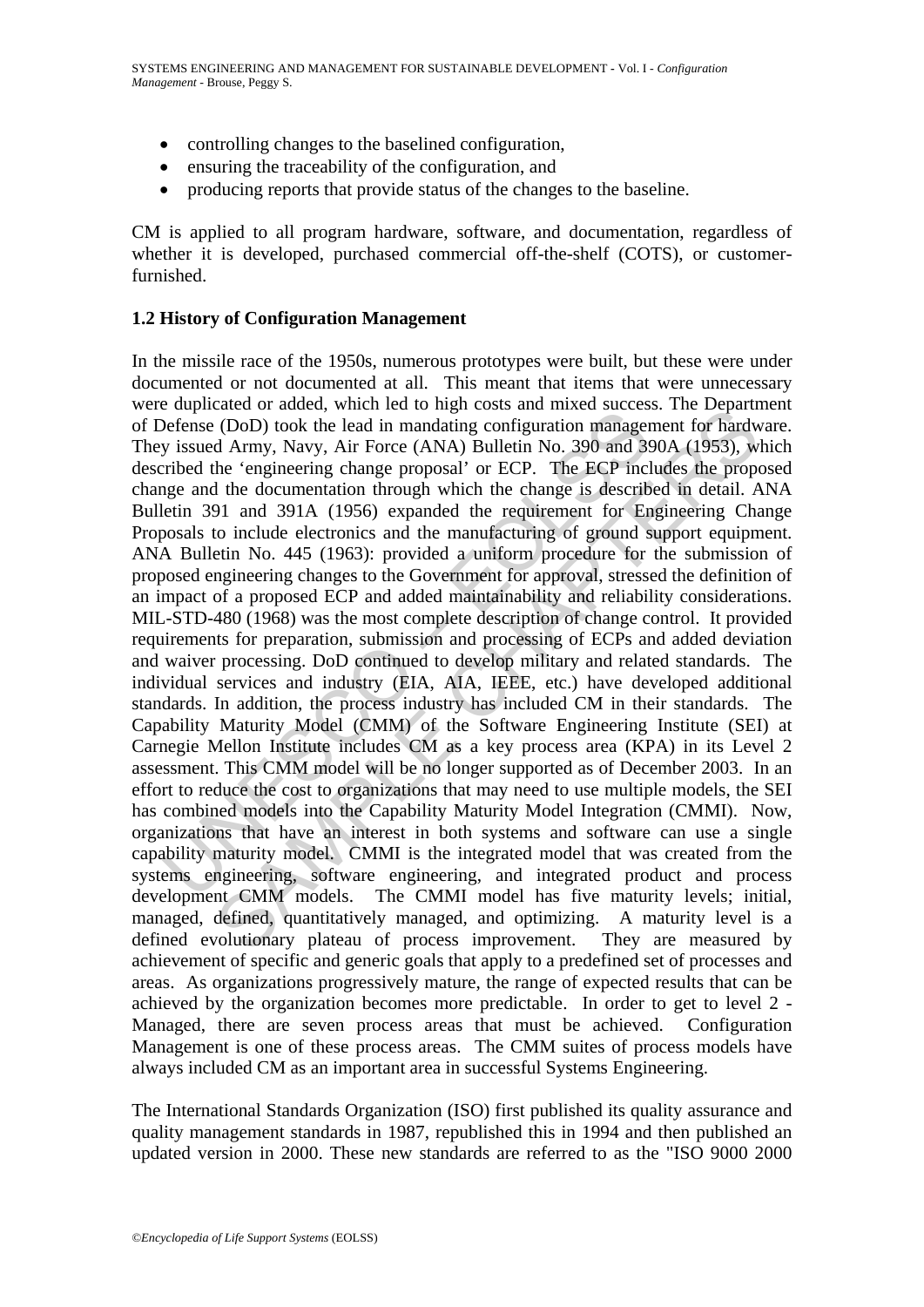Standards". The ISO 9000 1994 Standards are accepted for certification until December 15, 2003 therefore CM as it applies to ISO 9000 will be discussed followed by discussion of ISO9000 2000. These standards apply to all kinds of organizations in all kinds of areas. Organizations that decide to follow these standards develop processes that meet the quality requirements specified by one of the following three standards: ISO 9001, ISO 9002, or ISO 9003. ISO 9001 is a quality assurance model made up of 20 sets of quality system requirements. This model applies to organizations that design, develop, produce, install, and service products. ISO 9002 is a quality assurance model made up of 19 sets of quality system requirements. This model applies to organizations that produce, install, and service products. ISO 9003 is a quality assurance model made up of 14 sets of quality system requirements. This model applies to organizations that assure quality through final inspection and testing.

b considered should be ISO's guideline, ISO 9004. ISO prepand<br>ide information to understand quality system elements. ISO prepand<br>ide informations how to set up a quality service system. ISO prepart<br>or to explain how qualit dered should be ISO's guideline, ISO 9004. ISO prepared ISO 9004-<br>formation to understand quality system elements. ISO prepared 9004-<br>izzations how to set up a quality service system. ISO prepared 180 9004-<br>izzations how t Also considered should be ISO's guideline, ISO 9004. ISO prepared ISO 9004-1 to provide information to understand quality system elements. ISO prepared 9004-2 to show organizations how to set up a quality service system. ISO prepared ISO 9004-3 in order to explain how quality assurance concepts can be applied to organizations that process materials. ISO prepared ISO 9004-4 to explain how to develop and implement a continuous quality improvement program. ISO9000 1994 requires the fundamental components of CM including Configuration Identification. It also requires traceability to the system domain. ISO9001/2/3 require inspection and test records, which are instrumental in the CM requirement for Reporting of Status The implication is the records stay with the component, and thus by integration, with the product. These three standards also handle requirements changes, design changes, and changes to the components and product through failure to conform to specification, which cover s the requirement for Configuration Change Control. To account for Configuration Auditing, the standards require record keeping be covered.

ISO9000 2000 is replacing ISO9000 1994. When comparing ISO 9001:1994 and ISO 9001:2000 it is evident that ISO has changed the 20-clause structure of the old standard to the new standard which has 5 sections. ISO reorganized the ISO 9001 standard in order to create a more logical structure, and in order to make it more compatible with the ISO 14001 environmental management standard. The provisions for Configuration Management have stayed the same in the new standards. ISO recognizes the importance of identifying and controlling the system configuration.

As stated above, Configuration management (CM) is defined in this article as the process established to maintain the integrity of the work products of a program throughout the system life cycle to include all system components. Configuration Management (CM) is considered to be the discipline used in the system development life cycle [SDLC] to identify and control components associated with the system. The primary objective of CM is to ensure that changes to these components which may include requirements, design, and software, documentation, or hardware are controlled. Changes that are made without control may result in problems that may be cascaded throughout the life cycle. For example, changes made to requirements but not documented and consequently not made to the design, may result in code being written based on old requirement specifications. The programmer will code to the original specification unaware of changes that have been made. This will result in problems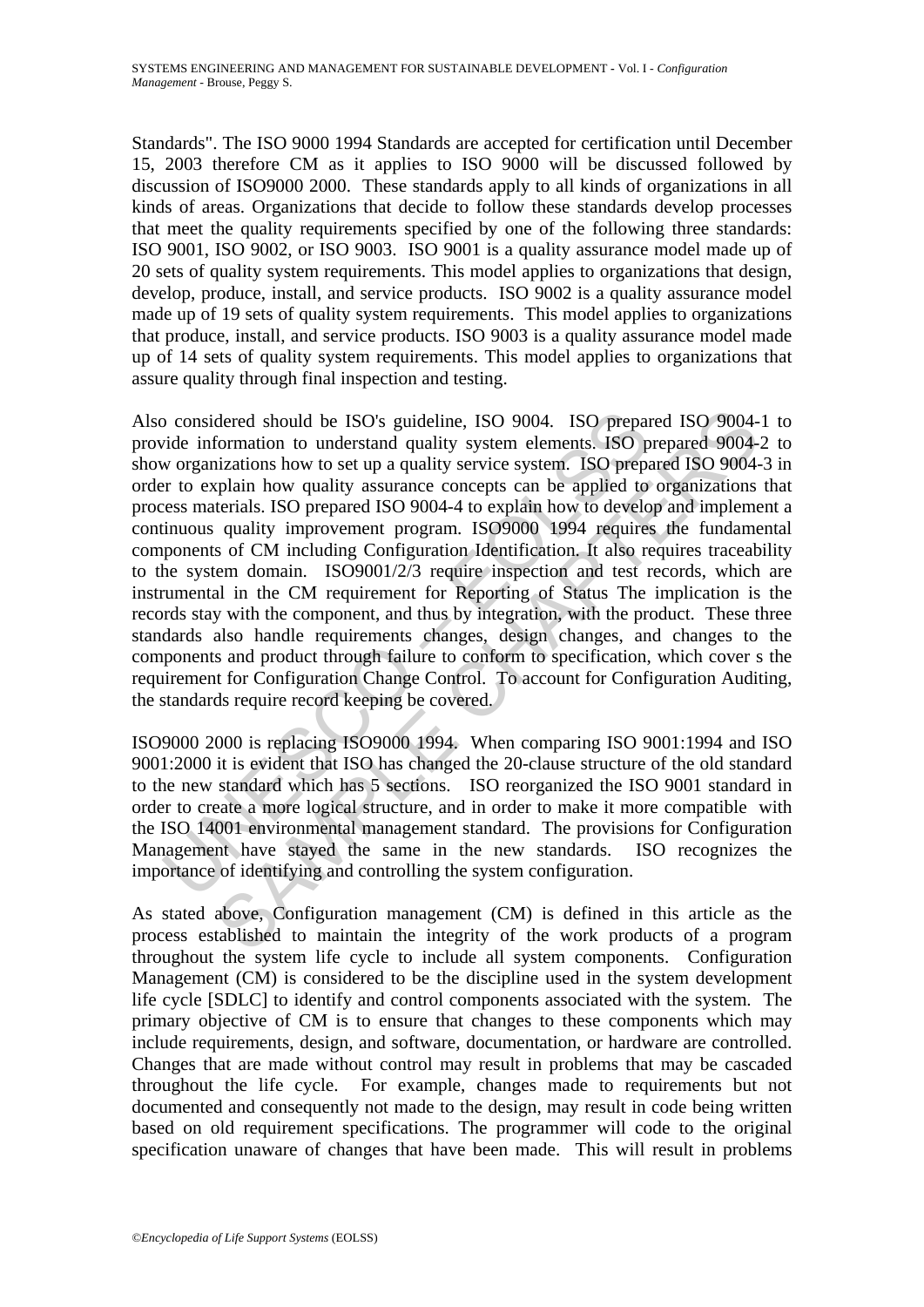during integration and unsatisfied users.

To guard against problems such as the one just illustrated, changes to all baselined systems documentation as well as system hardware, software and other components must be controlled. During a typical systems development, the user and developer will rely on system documents for monitoring progress and ensuring that the system is complying with system requirements. Traceability of the requirements throughout the life cycle is also ensured via the control of documentation. CM is also responsible for monitoring software and hardware release libraries. CM is a critical part of the infrastructure in systems development.

It should be noted that often many functions are considered to be part of CM when, in fact, they are not. These include

- Project or product management these functions are separate from CM and are the direct responsibility of the project management. They include resource management, scheduling, cost management as well as other tasking.
- Design responsibility although the design phase of the life cycle depends on requirements documents baselined via CM to create the design and baselines and controls design documents using a CM process, CM has no other responsibility in design.
- Product inspection CM does not inspect for the quality of products placed under CM control. Quality control is tasking for which Quality Assurance is responsible.

## **1.3 Application of Configuration Management**

• Project or product management - these functions are separate<br>the direct responsibility of the project management. They<br>management, scheduling, cost management as well as other tat<br>Design responsibility - although the des From Control management - these functions are separate from CM and<br>direct responsibility of the project management. They include reso<br>anagement, scheduling, cost management as well as other tasking.<br>sign responsibility - a As one would assume, the more complex the product, the more control and formal documentation is required which is done with CM tasking. Early system life cycle phases of the project can be less structured and more open to change requiring less stringent change control. In fact, as we progress in the life cycle the more expensive each change will become. Another influence regarding the amount of CM to apply is the number of disciplines and people involved in the system development. The greater the number of disciplines and personnel involved the more the need to formalize the control process. Also, if the level of risk in the project is high, change requests must be meticulously controlled. Finally, it may be a stringent requirement of the customer that detailed CM processes be followed. No matter how small the project, however, some degree of CM will be required.

## **2. Configuration Management within the System Lifecycle**

Within the system development lifecycle, there are a number of procedures that need to be in place from the beginning of the life cycle. To successfully control change to systems, a CM process should be put in place. A standard process should be developed for the organization and used for all system development and maintenance within the organization. The CM tasks associated with the life cycle is illustrated in Figure 1.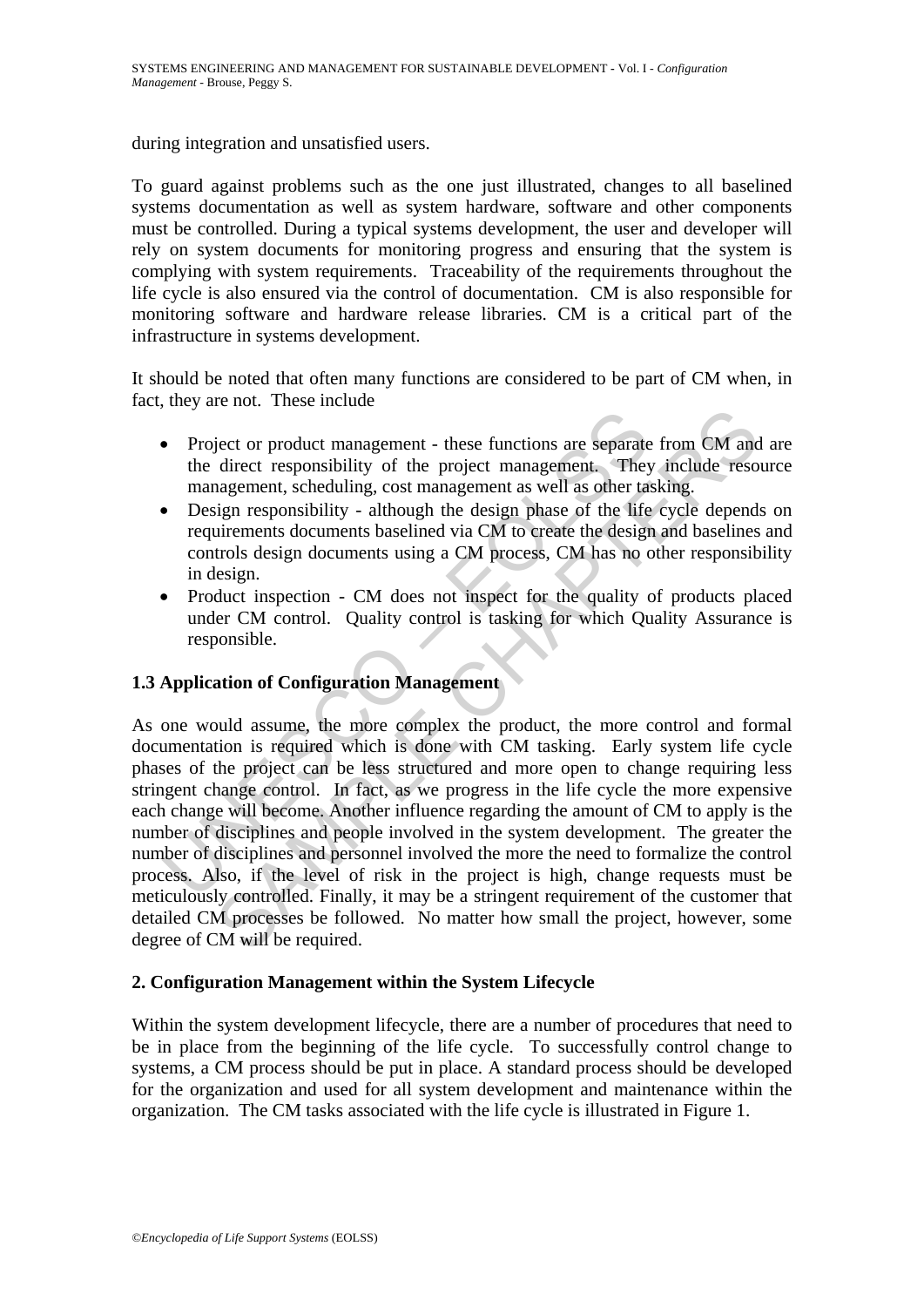SYSTEMS ENGINEERING AND MANAGEMENT FOR SUSTAINABLE DEVELOPMENT **-** Vol. I - *Configuration Management* - Brouse, Peggy S.

| <b>System Life Cycle</b>                                                            |                                                                                                                                                                                                                                                                                                                                                                                                                                                                                                            |                                                                                                                                                                   |                                                                                     |                                                                                                                                                                   |                                                                                               |
|-------------------------------------------------------------------------------------|------------------------------------------------------------------------------------------------------------------------------------------------------------------------------------------------------------------------------------------------------------------------------------------------------------------------------------------------------------------------------------------------------------------------------------------------------------------------------------------------------------|-------------------------------------------------------------------------------------------------------------------------------------------------------------------|-------------------------------------------------------------------------------------|-------------------------------------------------------------------------------------------------------------------------------------------------------------------|-----------------------------------------------------------------------------------------------|
| Project<br><b>Initiation</b>                                                        | <b>Requirements</b><br><b>Definition</b>                                                                                                                                                                                                                                                                                                                                                                                                                                                                   | <b>System</b><br><b>Design</b>                                                                                                                                    | <b>Development</b>                                                                  | <b>Integration</b><br>and Test                                                                                                                                    | Development<br>and<br><b>Maintenance</b>                                                      |
| Develop CM<br>Plan for the<br>project<br>Select CM Tool<br>Inform CCB of<br>project | <b>Identify CSCIs</b><br>and HWCIs<br>Establish<br>functional<br>baseline<br>Conduct<br>configuration<br>audit on<br>proposed<br>baseline<br>Initiate change<br>control<br>procedures<br>Establish cross-<br>reference to<br>system concept<br>documents                                                                                                                                                                                                                                                   | Establish<br>allocated<br>baseline<br>Conduct<br>configuration<br>audit on<br>proposed<br>allocated<br>baseline<br>Cross reference<br>to requirements<br>document | <b>Establish test</b><br>libraries<br>Cross reference<br>to design<br>documentation | Conduct<br>configuration<br>audit on<br>proposed<br>product baseline<br>Establish<br>product baseline<br>Cross reference<br>to development<br>and<br>requirements | Conduct<br>functional<br>configuration<br>audit<br>Conduct physical<br>configuration<br>audit |
|                                                                                     | the following sections each of the processes associated with CM as related to 1<br>cle phases will be discussed. Many of the terms used to explain the CM tasks<br>enerally used in the literature and accepted by CM practitioners and will be used<br>plain the CM process. To better understand the process, configuration management<br>sponsibilities and roles of those involved in systems development will be defined,<br>ell as those tools that may aid in the configuration management process. | <b>Figure 1: Configuration Management Procedures</b>                                                                                                              |                                                                                     |                                                                                                                                                                   |                                                                                               |
|                                                                                     | <b>1 Project Initiation Phase</b>                                                                                                                                                                                                                                                                                                                                                                                                                                                                          |                                                                                                                                                                   |                                                                                     |                                                                                                                                                                   |                                                                                               |
|                                                                                     | ne Project Initiation Phase includes CM activities. Initial configuration planning<br>itiated no later than the inception of new contract proposal activity. Once initiate<br>e activity will continue throughout the lifecycle of a program in an iterative fashio<br>asks of this activity result in invocation of the other activities of the CM process.                                                                                                                                               |                                                                                                                                                                   |                                                                                     |                                                                                                                                                                   |                                                                                               |
|                                                                                     | If CM activities are planned in detail to coordinate both supplier and customer tas                                                                                                                                                                                                                                                                                                                                                                                                                        |                                                                                                                                                                   |                                                                                     |                                                                                                                                                                   |                                                                                               |

Figure 1: Configuration Management Procedures

In the following sections each of the processes associated with CM as related to life cycle phases will be discussed. Many of the terms used to explain the CM tasks are generally used in the literature and accepted by CM practitioners and will be used to explain the CM process. To better understand the process, configuration management responsibilities and roles of those involved in systems development will be defined, as well as those tools that may aid in the configuration management process.

## **2.1 Project Initiation Phase**

The Project Initiation Phase includes CM activities. Initial configuration planning is initiated no later than the inception of new contract proposal activity. Once initiated, the activity will continue throughout the lifecycle of a program in an iterative fashion. Tasks of this activity result in invocation of the other activities of the CM process.

All CM activities are planned, in detail, to coordinate both supplier and customer tasks. These plans, initiated during proposal time, are followed and maintained throughout the program life cycle and should be given status, regularly, in internal meetings. These plans include identification of:

- Products to be configuration managed and the tool set(s) to be used
- Processes to be followed and associated cost and effort for performing CM activities
- Responsibilities and schedules for initiating each baseline and for performing change control activities over those baselines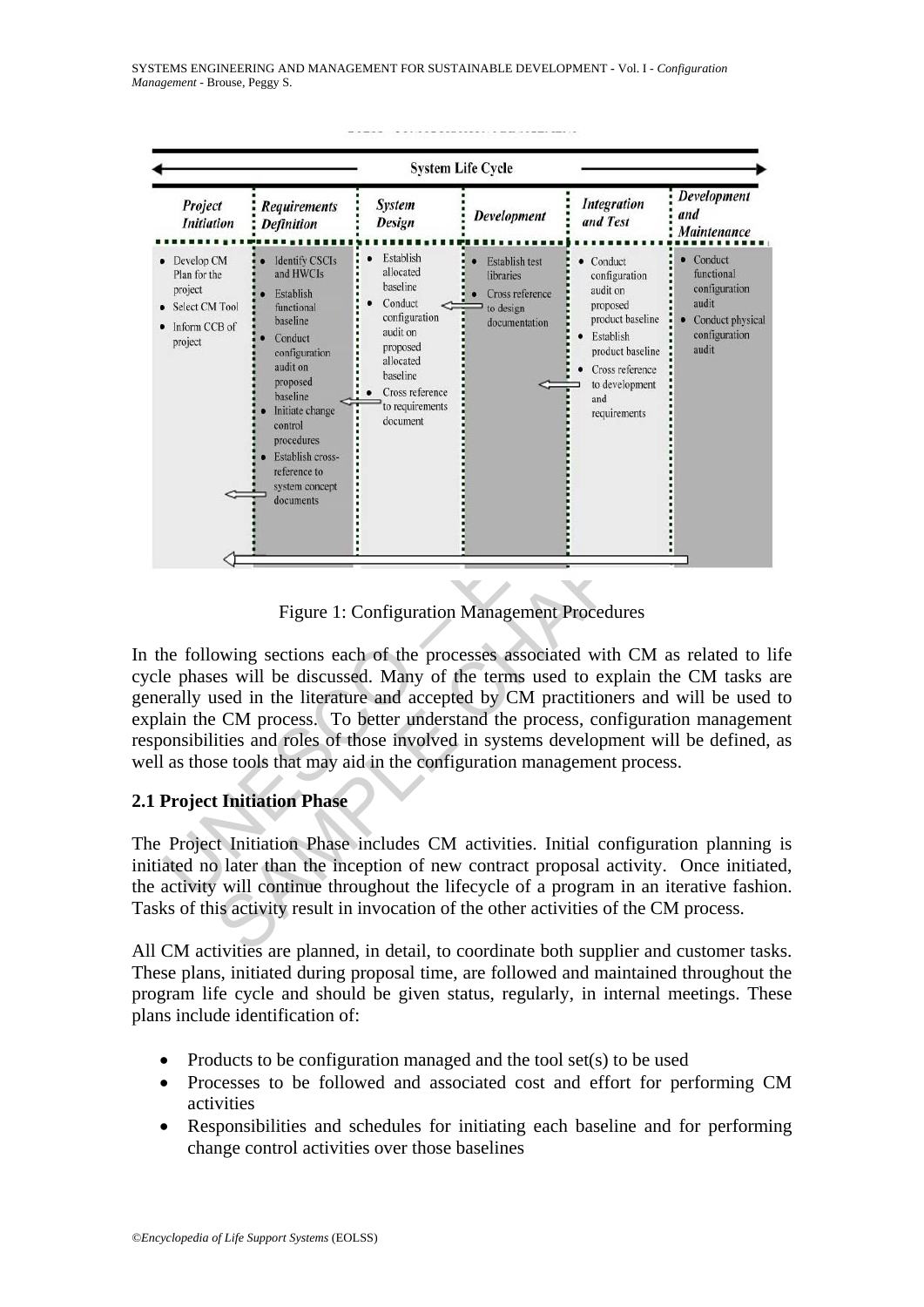Before the requirements are gathered for subsequent development, project infrastructure steps must be undertaken. As it relates to configuration management, there are several activities that occur. As part of the planning process, the project manager should plan for and delegate responsibility for the creation of a Configuration Management Plan. The CM Plan is developed specifically for the given project, but may have been tailored from the standard CM Plan of the organization. Many organizations, both commercial and non-commercial, require compliance with a specific standard, such as IEEE/EIA 12207.0-1996 Standard for Information Technology -Software Life Cycle Processes or MIL-STD-973, Configuration Management.The project-specific CM Plan should contain the change control process as well as those procedures needed to support the process.

## **2.1.1 Inputs to the Project Initiation Phase**

In order to successfully initiate CM activities in the project, several inputs are necessary. System development performance requirements should be made available including the list of required deliverables and associated documents including the Users Request for Proposal (RFP), the contract and Statement of Work (SOW) after contract award.

The controllary initiate CM activities in the project, several in the controllary deformable and associated documents including the consal (RFP), the contract and Statement of Work (SOW) after consider (RFP), the contract successfully initiate CM activities in the project, several inputs are necess<br>successfully initiate CM activities in the project, several inputs are necess<br>right deliverables and associated documents including the Users Re During this phase, CM cost and labor estimates are identified for the remainder of the life cycle. It is often the case that CM personnel are matriced to several projects. It is therefore important that CM personnel participate in the cost and schedule estimates that are undertaken in Project Initiation. As in any estimation effort, information is required to aid in the estimation. Examples of items that may influence CM cost are as follows:

- Milestone schedules
- Amount of travel required
- Number and type of documents that must be produced for delivery
- Number and type (i.e., source languages, operational platform, etc.) of software and hardware to be produced and controlled
- Number and type of baselines that must be established
- Number of systems to be produced, and how and where they are to be deployed



#### **Bibliography**

- - -

Berlack H., Berlack R. (1991). *Software Configuration Management (Wiley Series in Software Engineering Practice*. John Wiley & Sons. [Designed for software product developers, provides comprehensive coverage of the theory, practice, and techniques of good software configuration management and a structured approach to implementing these practices on large software development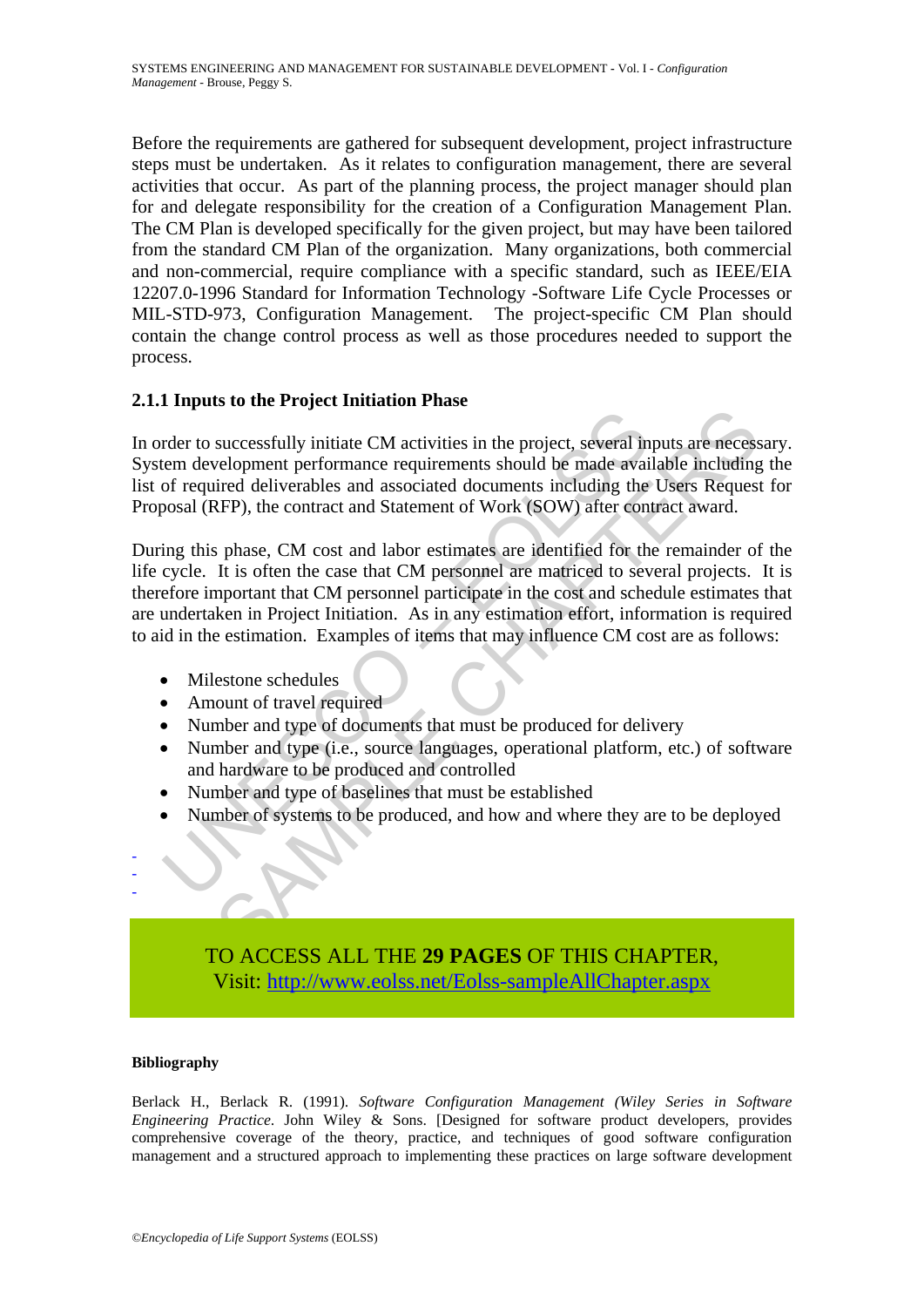SYSTEMS ENGINEERING AND MANAGEMENT FOR SUSTAINABLE DEVELOPMENT **-** Vol. I - *Configuration Management* - Brouse, Peggy S.

#### projects.]

Brown, W., McCormick H., Thomas, S. (1999). *Anti-Patterns and Patterns in Software Configuration Management*. John Wiley & Sons. [Patterns supply a template for the construction of software over multiple projects, while Antipatterns are commonly repeated flawed practices. The authors provide eight software configuration management Antipatterns, four management and process Antipatterns, four requirements and testing Antipatterns, and three process Patterns that address process, people, and tool issues.]

Dart, Susan A. (2000). *Configuration Management: The Missing Link in Web Engineering*. Artech House. [This practical, comprehensive book provides a thorough overview of CM technology, and reveals "best practice" techniques for selecting and deploying automated CM solutions. Nine key challenges facing ecommerce are detailed, along with practical guidelines for avoiding common pitfalls that can quickly derail your e-business.]

ISO 9000:2000 *Quality Management Systems — Fundamentals and Vocabulary*, 15 December 2000. **[**Discusses the underlying concepts and approaches for the new ISO 9000:2000 family, and provides definitions for the new vocabulary ISO 9000 is not intended as a specification, however, it is named in ISO 9001 as a normative reference and thus can be used by auditors to support their interpretation of ISO 9001 requirements - in particular in reference to the vocabulary.]

ISO 9001:2000 *Quality Management Systems — Requirements*, 15 December 2000. [Is the actual specification for the quality management system. Its requirements define the criteria for the quality system audit. The role of this standard in the series has not changed, but its content and sectional organization are completely revised.]

ISO/IEC 12207 *Information Technology - Software Life Cycle Processes*, August 1995. [This standard provides a software life cycle framework for the definition, development, and deployment of software.]

itions for the new vocabulary ISO 9000 is not intended as a specification, he<br>9001 as a normative reference and thus can be used by auditors to support their<br>requirements - in particular in reference to the cocabulary.]<br>P0 or the new vocabulary ISO 9000 is not intended as a specification, however, it is name anomative reference and thus can be used by auditors to support their interpretation of the new vocabulary ISO 9000 is not intended as Leon, A. (2000). *A Guide to Software Configuration Management*. Artech House. [Explains how to use software configuration management (SCM) to identify the configuration of software at discrete points in time and the systematic control of changes to the identified configuration for the purpose of maintaining software integrity, traceability, and accountability throughout the software life cycle. Configuration control, auditing, documentation, and implementation are discussed. An appendix lists SCM vendors and capabilities of the tools available.]

Lyon, D. (2000). *Practical CM: Best Configuration Management Practices*. Butterworth Architecture. [Provides configuration management (CM) process implementation methodologies and guidelines for the transition from paper-based CM systems to electronic product data management (PDM) systems.]

Mikkelsen, T., Pherigo, P. (1997). *Practical Software Configuration Management: The Latenight Developer's Handbook*. Prentice Hall. [This guide to professional configuration management demonstrates how individual developers and small teams can use simple techniques, strategies and procedures for tracking and managing source code, help files and all the other elements associated with software projects.]

MIL-STD-490A*Specification Practices.* [This standard establishes the format and contents of specifications for program-peculiar configuration items, processes and materials.]

MIL-STD-498*Software Development and Documentation.* [The purpose of this document is to establish uniform requirements for software development and documentation. EIA and IEEE have developed a commercial replacement for this standard, the U.S. implementation of ISO/IEC 12207, Information Technology - Software Life Cycle Processes.]

MIL-STD-973, *Configuration Management.* [This standard defines configuration management requirements which are to be selectively applied, as required, throughout the lifecycle of any configuration item (CI).]

MIL-STD-2549*Configuration Management Data Interface Standard***. [**This standard defines data interface requirements for configuration management. Will replace MIL-STD-973.]

Monahan, R. (1995). *Engineering Documentation Control Practices & Procedures*. Marcel Dekker. [Sets out the requirements for establishing, maintaining, and revitalizing a system for controlling the documentation of engineering products that are used and handled by technical and manufacturing